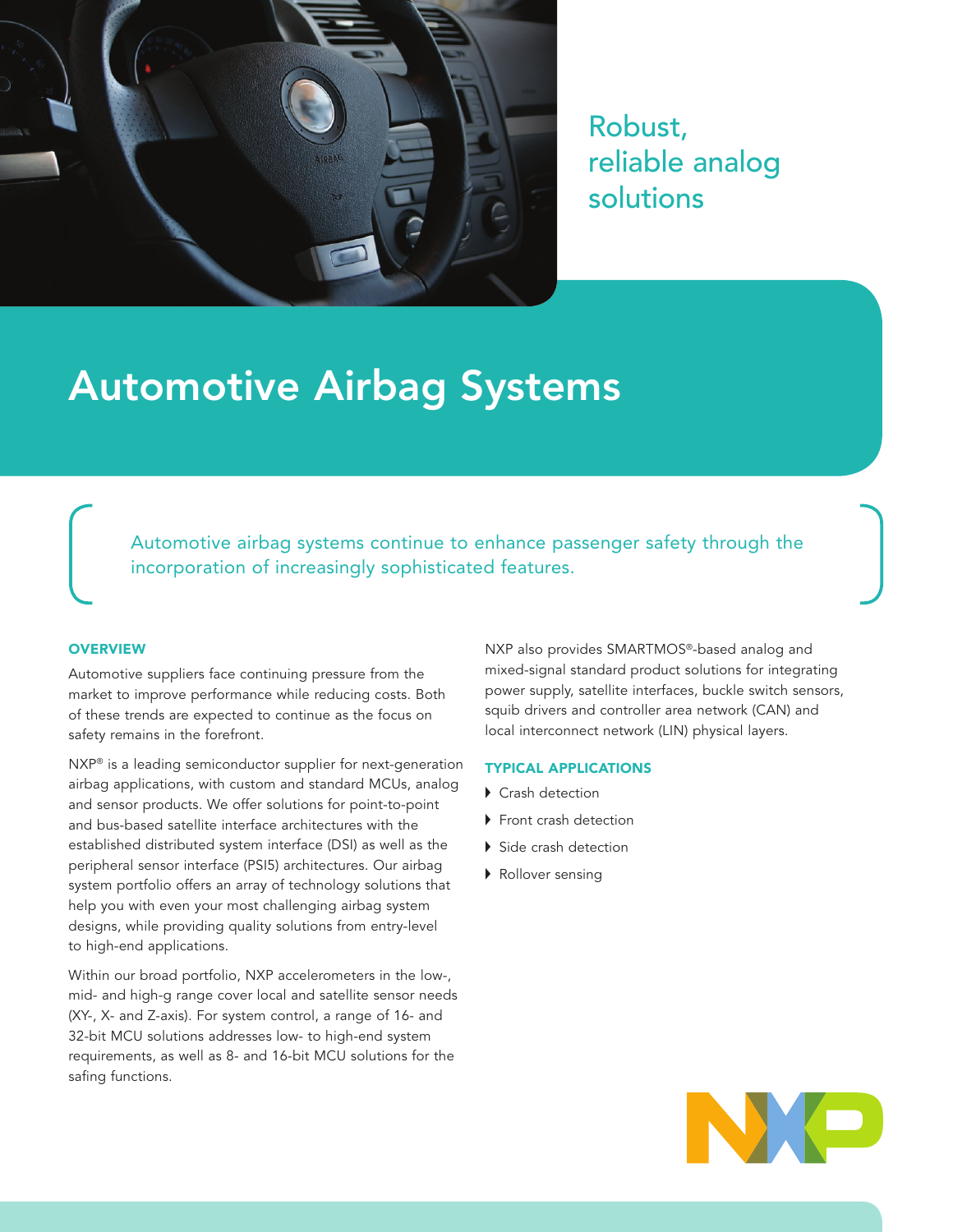#### AIRBAG SYSTEM-PSI5 PROTOCOL



## AIRBAG SYSTEM-DSI PROTOCOL



## FEATURES AND BENEFITS

- $\blacktriangleright$  NXP portfolio: our airbag system solution strategy with MCUs, analog and sensor products expands the functionality customers can combine for cost effectiveness with a nextgeneration performance progression path.
- Quality commitment: our airbag system portfolio provides world-class quality solutions for entry-level to high-end applications through compliance with the ISO/TS 16949 quality standard as well as other critical automotive standards.
- Cost reduction: customers can reduce system costs while enhancing passenger safety. For example, customers can place multiple satellite sensors on a single bus.
- Integration: emerging safety systems will continue to be clustered into the airbag ECU and other areas, driving system complexity and increasing the need to optimize partitioning.
- Proven standards: NXP and its customers work with car makers to utilize proven standards such as DSI and PSI5 architectures.

# SafeAssure PROGRAM: FUNCTIONAL SAFETY SIMPLIFIED.

The SafeAssure® functional safety program is designed to help you simplify the process of achieving system compliance with functional safety standards in the automotive and industrial markets.

For more information, visit www.nxp.com/SafeAssure.